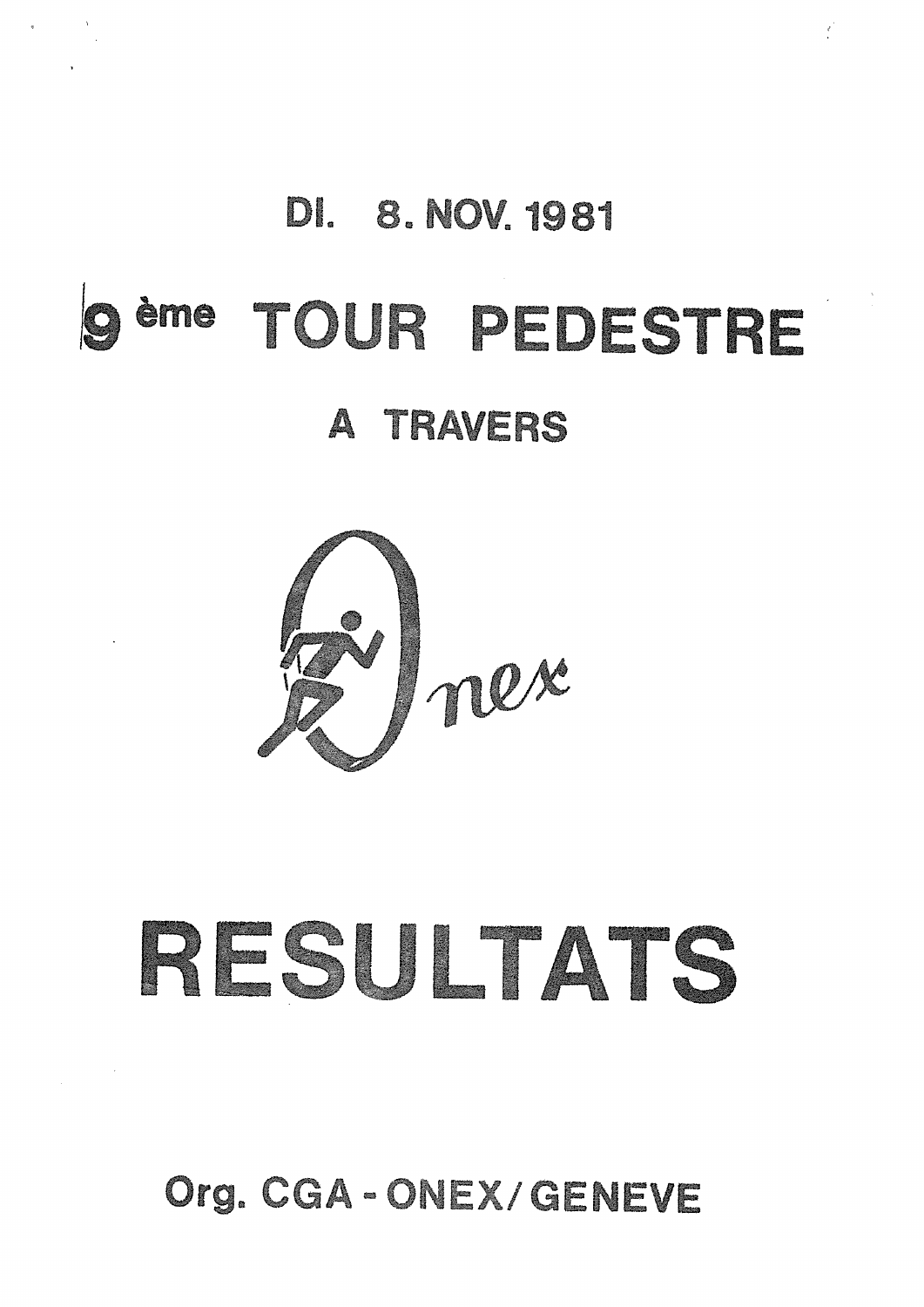NOM & PRENOM -ANNEE **RANG** 

 $\mathbf{v} = (v_1, \ldots, v_n)$  .

CLUB/DOMICILE

**TEMPS** 

| $5*h$ km<br>Catégorie Populaire Hommea et Damea |                             |                          |                            |                                                                                    | $\overline{\mathbb{H}}$              | $\frac{1}{2}$ |
|-------------------------------------------------|-----------------------------|--------------------------|----------------------------|------------------------------------------------------------------------------------|--------------------------------------|---------------|
| 1                                               | 59                          | Byrne-Sutton Guentin     | Genève                     | 17146#7                                                                            | X.                                   |               |
| 2                                               | l, 9                        | Renkler Frédéric         | Lully                      | 17147#2                                                                            | x                                    |               |
| 3                                               |                             | <b>Zapf Werner</b>       | Meyrin                     | 1812917                                                                            | $\times$                             |               |
| $\mathcal{I}_1$                                 | 52                          | Schmid François          | <b>Genève</b>              | 1815398                                                                            | $\asymp$                             |               |
| 5                                               | 58                          | Epars Olivier            | EGA Dnex                   | 1918212                                                                            | $\mathbb{X}_\mathbf{c}$              |               |
| ¢,                                              | $c,\gamma$                  | Luthy Marcel             | Confloen                   | 19123#5                                                                            | y.                                   |               |
| 7                                               | $\cap \bigcap$              | Haymoz Ch.-Philippe      | EGA Onex                   | 1913210                                                                            | X.                                   |               |
| $\mathbf B$                                     | $\ell_1 P_1$                | <b>Viviand Christian</b> | ilnez.                     | 手身打扮进自                                                                             | X                                    |               |
| 9                                               | 57                          | Le Grand Roy Philippe    | 月后后                        | 10101110                                                                           | X                                    |               |
| 10                                              | $l_1 l_1$                   | Roeach Fredy             | Versoix                    | 2日村住門文                                                                             | X.                                   |               |
| 11                                              | 55                          | <b>Binggeli Martin</b>   | CGA Thier                  | 可挂得吗                                                                               | X.                                   |               |
| 12                                              | 43                          | Destefani A.             | <b>Dnex</b>                | 70111388                                                                           | Y.                                   |               |
| 13                                              | 50                          | Chappuis Francis         | Meyrin                     | 内的手手 开机                                                                            | $\mathbb{X}$                         |               |
| 1 <sub>4</sub>                                  | $5t_{\rm f}$                | Marquerat Bernard        | Gd. - Saconnex             | 연단 전략도                                                                             | $\mathbb{M}$                         |               |
| $15$                                            | $I_t \cap$                  | Muller Aruno             | <b>Thex</b>                | 2日村田野                                                                              | X                                    |               |
| $16$                                            | 55.                         | Piller Alain             | Meyrin                     | 2012213                                                                            | $\mathbb{M}$                         |               |
| 17                                              | $I_1$ 5                     | Baudet Bernard           | Seynaud(Fr)                | 空日科熱児医                                                                             | $\mathbf{Z}$                         |               |
| 18                                              |                             | Robert-Tisaot André      | <b>Driex</b>               | 20157#4                                                                            | $\mathbf{x}$                         |               |
| 19                                              | 1, 3                        | MG Silbert               | <b>Dnex</b>                | 20158#0                                                                            | $\mathcal{R}_\star$                  |               |
| 20                                              | 52                          | Previ Massimo            | finex.                     | $2(115)$ iii $H_1$                                                                 | ÿ.                                   |               |
| 21.                                             | 1,7                         | Bartolini Luciano        | <b>flingx</b>              | 2015915                                                                            | $\bowtie$                            |               |
| 22                                              | 53                          | Andenmatten David        | Genève:                    | 21102#7                                                                            | $\times$                             |               |
| 23                                              | $E_{\rm D}$                 | Mortin Michel            | <b>CGA</b> Onex            | 2112444                                                                            | $\times$                             |               |
| 24                                              |                             | Pedretti Mario           | Meyrin                     | 2112479                                                                            | X.                                   |               |
| 25                                              | 39.                         | Miquille Michel          | CGA Onex                   | $21 + 34$                                                                          | $\mathbb{R}^+$                       |               |
| gr,                                             | 59                          | Kummer P.-Alain          | Genêve                     | 2313519                                                                            | ×.                                   |               |
| 27                                              | 63                          | Haymoz Dominiqie         | Onex                       | 21139#2                                                                            | Ý.                                   |               |
| 28                                              | 5C                          | Gertschen Daniel         | Carouge                    | 与基本有些地面                                                                            | $\mathbf{M}^{\prime}_{\mathrm{c}}$   |               |
| 29                                              | E2                          | Chappuis Jean            | Renève                     | 2317509                                                                            | $\mathbf{X}$                         |               |
| 30                                              | 63                          | Slettenhaar Flize        | CGA Anex                   | pitsgm                                                                             |                                      | X.            |
| 31                                              | 35                          | Scapozza Fausto          | Unex                       | pornight.                                                                          | $\mathbb{X}_i$                       |               |
| 32                                              | 3<                          | Aleri Fritz              | Sézennve                   | untgang.                                                                           | $\mathbb{X}^{\scriptscriptstyle{+}}$ |               |
| 33                                              | 野                           | Rortachi Pierre          | <b>Genève</b>              | 22113#3                                                                            | X                                    |               |
| $\mathcal{B}l_{t}$                              | $I_1(\tilde{\ }$            | Gaugain Mireille         | finex.                     | 22113#3                                                                            |                                      | $\mathcal{R}$ |
| 35                                              | $l_1 \perp$                 | Mocheret René            | Pt.-Lancy                  | ppropriig                                                                          | $\mathbf{x}$                         |               |
| 36                                              | $\mathfrak{g} \mathfrak{g}$ | Fraghière J.-Marc        | Genêve                     | 22123#7                                                                            | ×.                                   |               |
| 37                                              | 52                          | <b>Vazquez Angel</b>     | Châtelaine                 | 224 기금표(S                                                                          | X.                                   |               |
| 30 <sub>1</sub>                                 | 53                          | Weimer Daniel            | <b>Unex</b>                | 2010247                                                                            | $\mathbb{R}^{\mathbb{N}}$            |               |
| $\mathcal{G}^{E}$                               | 50                          | Husler Christian         | <b>Dnex</b>                | 2213247                                                                            | ż.                                   |               |
| $l_1$ $\Omega$                                  | $l, \in$                    | Heiniger Kurt            | Senève                     | 22137#1                                                                            | $\mathcal{S}_\mathrm{c}$             |               |
| h <sub>1</sub>                                  | $l_{\rm{f}}$ :,             | Croix Michel             | Genève                     | <sub>은근 최신</sub> 예약                                                                | $\mathbb{N}$                         |               |
| 42                                              | 35                          | Stucker Werner           | Drinx                      | $\mathcal{V}^{\text{ref}}_{\text{eff}}$ is $\mathcal{V}^{\text{ref}}_{\text{eff}}$ | $\mathbb{M}$                         |               |
| 1,3                                             | 50                          | Baderzacher Michel       | Avully                     | 23104#8                                                                            | $\mathbf{y}$                         |               |
| $l_1 l_1$                                       | 49                          | Beusch Fritz             | Veyrier                    | 2310958                                                                            | x                                    |               |
| 45                                              | 55                          | De Lorenzi Pascal        | Bernex                     | 23*10#2                                                                            | X.                                   |               |
| $L\!\!\!\downarrow\!C$                          | 50                          | D'Odorico Amédée         | Genève                     | 2312289                                                                            | X                                    |               |
| 47                                              | 50                          | Pont Daniel              | Perly                      | 2312388                                                                            | $\mathbbmss{K}$                      |               |
| $L_1 \mathcal{C}$                               | $l_1 l_1$                   | Mavarria Francesco       | Meyrin                     | 2312819                                                                            | $\mathcal{L}$                        |               |
| $I_1 \mathfrak{g}$                              | $\hbar T$                   | Rudlinger Anne-Ch.       | <b>Genève</b>              | 2313240                                                                            |                                      | x             |
| $50$                                            | 47                          | Croisier Rémi            | Meyrin                     | 23136.07                                                                           | X                                    |               |
| 51                                              | 35                          | Simon Pierre             | <b><i><u>Finex</u></i></b> | 7313588                                                                            | ${\cal H}$                           |               |
| $52\,$                                          | 51                          | Pont Fabienne            | Perly                      | 7430150                                                                            |                                      | ×             |
| 53                                              | 50                          | Rutschmann Urs           | Genève                     | 24'03"9                                                                            | $\times$                             |               |
| $5I_1$                                          | 40                          | Mazenauer Roland         | Coppet                     | 外科技科手                                                                              | x                                    |               |
| 55                                              | 52                          | Venenzio Fanin           | Châteleinn                 | 2610007                                                                            | X                                    |               |

 $\bar{z}$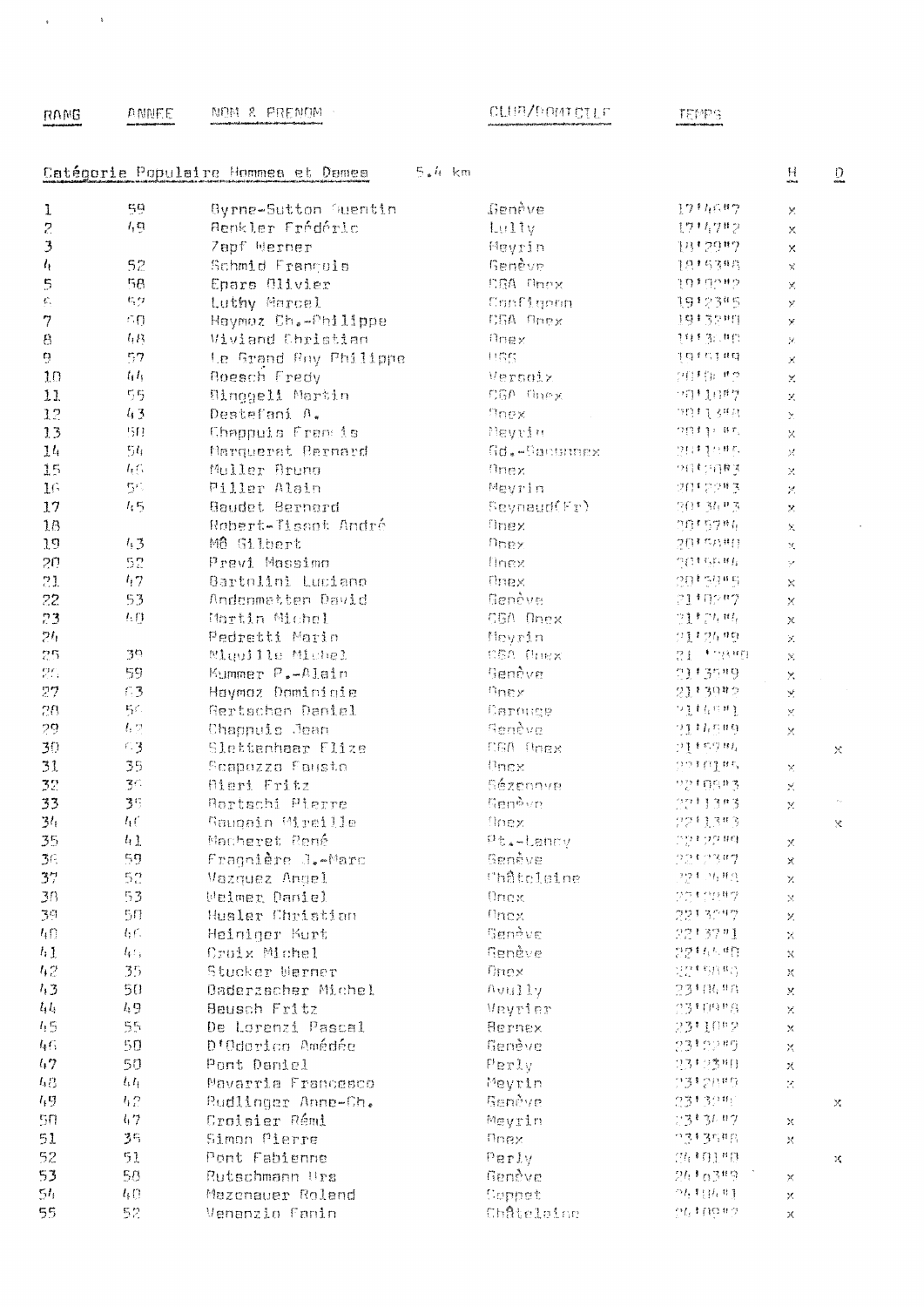| $C_1\zeta$ .                  | 47  | Grafaton Per           | Meyrin        | (7程すら手 8号)  | Х  |                       |
|-------------------------------|-----|------------------------|---------------|-------------|----|-----------------------|
| 57                            | 59. | Iten Carine            | LIGS.         | 24152#5     |    | X                     |
| 58                            | 57  | Peterelli Glivia       | Genève        | 学有手指程 热急    |    | $\times$              |
| -59                           | 50. | Conus Michel           | <i>Uriex</i>  | TRITIES.    | X  |                       |
| $\overline{C}$ $\overline{C}$ |     | Pedretti Rosalba       | Genêve:       | 2512011     |    | ×                     |
| -61                           | 35. | Framaigeat J.-Louis    | <b>Thex</b>   | 没有利有与其身。    | x  |                       |
| $-62$                         |     | Macheret Janine        | Genève Poste  | 2611383     |    | $\boldsymbol{\times}$ |
| -63                           | 55. | Herti Fanin            | Geneve.       | 想进工作机       |    | $\times$              |
| -64                           | 43  | Gruez Françis          | Châtrisine    | 26月2月       | 20 |                       |
| -65                           | 2h  | Guillad Claude         | Genève        | 27113#0     | X. |                       |
| -G6                           | 51  | Feij Daphné            | Onex.         | つつま モミサル    |    | $\mathcal{N}$         |
| -67                           | 47  | Poltern Morlyse        | Genève        | - 岩壁大学店 せく、 |    | $\boldsymbol{\times}$ |
| $-68$                         | 53  | Sandoz Josianne        | Genève        | 2019201     |    | Х                     |
| -69.                          | 42. | Rellay Serda           | <b>Genève</b> | go trgag.   |    | $\geq$                |
| 70                            | 50  | Ecuer Philippe         | finex         | 3日料后日热气     | V. |                       |
| 71                            | 49  | Raderstacher Françoise | Avully        | 3110157     |    | ×                     |
|                               |     |                        |               |             |    |                       |

 $\label{eq:2.1} \mathcal{F}(\mathcal{F}) = \mathcal{F}(\mathcal{F})$ 

### RELAIS

.<br>Martin salah satu di badan dan dari sebagai pertama dan bagi dan bagi dalam bagi dalam bagi dan bagi dan bagi<br>Martin Salah Salah Salah Salah Salah Salah Salah Salah Salah Salah Salah Salah Salah Salah Salah Salah Salah S

| Catégorie féminine 1.3 km                                                                                                              |                             |
|----------------------------------------------------------------------------------------------------------------------------------------|-----------------------------|
| 1. CGA Onex<br>$2.5FFR$ $R$ . $R$ . $C$ . I<br>$3.$ SFG $B+N+C*$ II<br>$\alpha$ , $\alpha$ , $\alpha$ , $\alpha$ , $\alpha$ , $\alpha$ | 313912<br>314889<br>4.11011 |
| Catégorie masculine "jeunesse" 1.3 km                                                                                                  |                             |
| 1. C.H. Châtelaine<br>2. AG. Belle Etoile (Fr)                                                                                         | (312) 13<br>3100 HL         |
| Catégorie masculine "adolescents" $1.3 \text{ km}$                                                                                     |                             |
| I.AS. Relle Etoile (Fr)                                                                                                                | 落木手机球石                      |
| Catégorie masculine "adultes"<br>1.3 km                                                                                                |                             |
| 1.C.H. Châtelaine<br>$2.$ CA Annecy (Fr)                                                                                               | 卫手与手杖仗<br>2157#5            |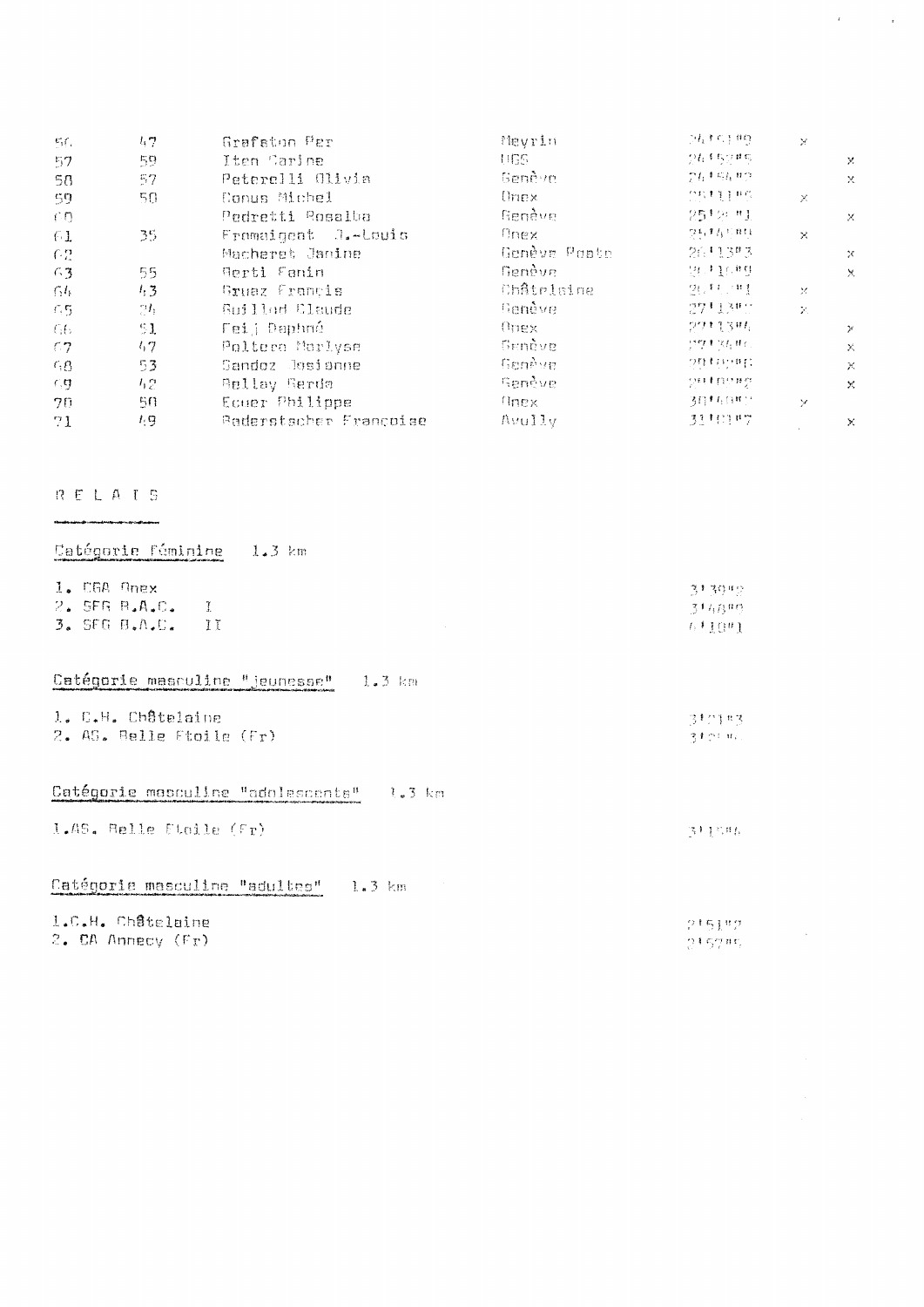| RANG                | <u>DOS.</u>          | NOM & PRENOM                         | CLUB/DOMICILE     | TEM PS                                      |
|---------------------|----------------------|--------------------------------------|-------------------|---------------------------------------------|
|                     | Catégorie écoliers B | 1.8 km                               |                   |                                             |
| $\hat{1}$           | 124                  | Schopfer Emmanuel                    | Jussy             | 6130#4                                      |
| $\overline{c}$      | 115                  | <b>Turler Marc</b>                   | <b>CHC</b>        | 7'01"6                                      |
| 3                   | 123                  | Magistra Alain                       | Jusay             | 710410                                      |
| $t_{\rm f}$         | 122                  | Harder Ian                           | Jussy             | 7105"1                                      |
| $\frac{5}{6}$       | 116                  | Lutzelschwad                         | CHC               | 7110"9                                      |
|                     | 117                  | Metry Stephane                       | CHC               | 7.14.0                                      |
| $\overline{7}$      | 119                  | Tagand Sylvain                       | CHC               | 7'16"2                                      |
| 8<br>ÿ              | 501                  | Mermod Yvan                          | Chancy            | $7!17*0$                                    |
| 10                  | 102                  | Mordasini J.-Philippe                | Pt.-Lancy         | 711901                                      |
| 11                  | 118<br>109           | Demierre Laurent                     | CHC               | 7*22*1                                      |
| 12                  | 103                  | Glardon J.-Daniel                    | CGA Onex          | 712318                                      |
| 13                  | 502                  | Schweizer Cédric<br>Gartmann David   | Onex              | 7124#3                                      |
| 14                  | 107                  | Martinelli Pascal                    | Onex              | 713701                                      |
| 15                  | 110                  | Meyer Michel                         | CGA Onex          | 714440                                      |
| 16                  | 133                  | <b>Wilde Michall</b>                 | CGA Onex          | 7'51"2                                      |
| 17                  | 125                  | Urio Benedetto                       | Onex              | 715214                                      |
| 16                  | 120                  | Seuret Patrick                       | Jussy<br>CGA Onex | 7152#7                                      |
| 19                  | 131                  | Piney Jason                          | Sézegnin          | 715414                                      |
| 20                  | 100                  | Hassler Olivier                      | Onex              | 7155#3                                      |
| 21.                 | 106                  | Martinelli Stéphane                  | CGA Onex          | 810313<br>8'10"1                            |
| 22                  | 503                  | Fernandez David                      | Onex              | $8!10*4$                                    |
| $\mathbb{Z}^2$      | 111                  | Di Biagio Patrick                    | CGA Onex          | 8'15"0                                      |
| 24                  | 125                  | Thorig Patrick                       | Bernex            | 812917                                      |
| 23                  | 139                  | Mansutti Andrea                      | Avully            | 8132#9                                      |
| $\xi\in$            | 126                  | Guichard Marc Oliviar                | <b>Onex</b>       | 813319                                      |
| 27                  | 138                  | Molly Norbert                        | Avully            | $B$ <sup>1</sup> 40 <sup>#4</sup>           |
| 28                  | 137                  | Mao Alban                            | Avully            | 8141#7                                      |
| 29                  | 130                  | Haenggi Serge                        | Archemps(Fr)      | 8151#7                                      |
| أناس                | 121                  | Mazzolini David                      | Genève            | 815819                                      |
| 31                  | 101                  | Heiniger Florian                     | Genève            | 9*12*2                                      |
| 32                  | 104                  | Mouillet Philippe                    | Chamontx(Fr)      | 9'18"5                                      |
| $\mathbb{Z}^3$      | 113                  | Truand Frédérique                    | CGA Onex          | 912714                                      |
| ЗL,                 | 112                  | Pazzini Ronny                        | CGA Onex          | 912719                                      |
| 35                  | 108                  | Schneider Stéphane                   | CGA Onex          | 912919                                      |
| 36                  | 135                  | Tison Fabien                         | Onex              | 9142"1                                      |
| 37                  | 134                  | Froidevaux Christian                 | Onex              | 914517                                      |
| 38                  | 127                  | <b>Blais Stucki</b>                  | Onex              | 9 <sup>1</sup> 50 <sup>1</sup> <sub>8</sub> |
| 39                  | 130                  | Froidevaux Georges                   | Onex              | 10'46"3                                     |
|                     |                      | Catégorie Ecolières A et 8<br>1.8 km |                   |                                             |
| 1                   | 161                  | Rozaud Isabelle                      | MGC Annemasse     | 7'08"2                                      |
| $\overline{2}$<br>3 | 164                  | MÅ Sylvie                            | CGA Onex          | 7'10"3                                      |
|                     | 163                  | <b>Bolay Corine</b>                  | CGA Onex          | 7130 B                                      |
|                     | 147                  | Guichard Natalie                     | <b>Onex</b>       | 7136#6                                      |
|                     | 160                  | Colli Christine                      | Versoix           | 7142#9                                      |
|                     | 145                  | Devarat Vanessa                      | sFG Chêne         | 715319                                      |
|                     | 162                  | Vanotti Mascia                       | Mayrin            | 8120*9                                      |
|                     | 141                  | Hasaler Christel                     | Onex-             | 8!24"7                                      |
|                     | 166                  | Braillard Lorraine                   | CGA Onex          | 813918                                      |
| 10                  | 149                  | Zambaz Esther                        | Onex              | 8*48#3                                      |

 $\hat{\mathcal{A}}$ 

815412  $8!56"7$ 

 $\partial$ i OO uf<sup>t</sup>  $911440$ 912916  $11!24"0$   $\hat{\boldsymbol{\epsilon}}$ 

 $\frac{1}{3}$  ,  $\frac{1}{3}$  ,  $\frac{1}{3}$  ,  $\frac{1}{3}$ 

|                 |         |                      | 化混合 异目异常用食食食品   |
|-----------------|---------|----------------------|-----------------|
| 2               | 164     | MÅ Sylvie            | CGA Onex        |
| 3               | 163     | Bolay Corine         | CGA Onex        |
| 4               | $147 -$ | Guichard Natalie     | <b>Onex</b>     |
| $\mathbb{R}$    | 160     | Colli Christine      | Versoix         |
| $\mathbb{S}$    | 145     | Devarat Vanessa      | sFG Chêne       |
| 7               | 162     | Vanotti Mascia       | Mayrin          |
| 8               | 141     | Hasaler Christel     | $O$ nex $\cdot$ |
| 9               | 166     | Braillard Lorraine   | CGA Onex        |
| 10              | $149-$  | Zambaz Eather        | Onex            |
| 11              | 142     | Ottone Marina        | Genève          |
| 12 <sub>2</sub> | 150     | Meyer Lore           | CGA Onex        |
| 13              | 148     | Thorig Nathalie      | Bernex          |
| 14              | 144     | Vanotti Nadia        | Meyrin          |
| 15 <sub>1</sub> | $143 -$ | Badertscher Caroline | Avully          |
| 16              | 146     | Davet Bénédicte      | CGA Onex        |
|                 |         |                      |                 |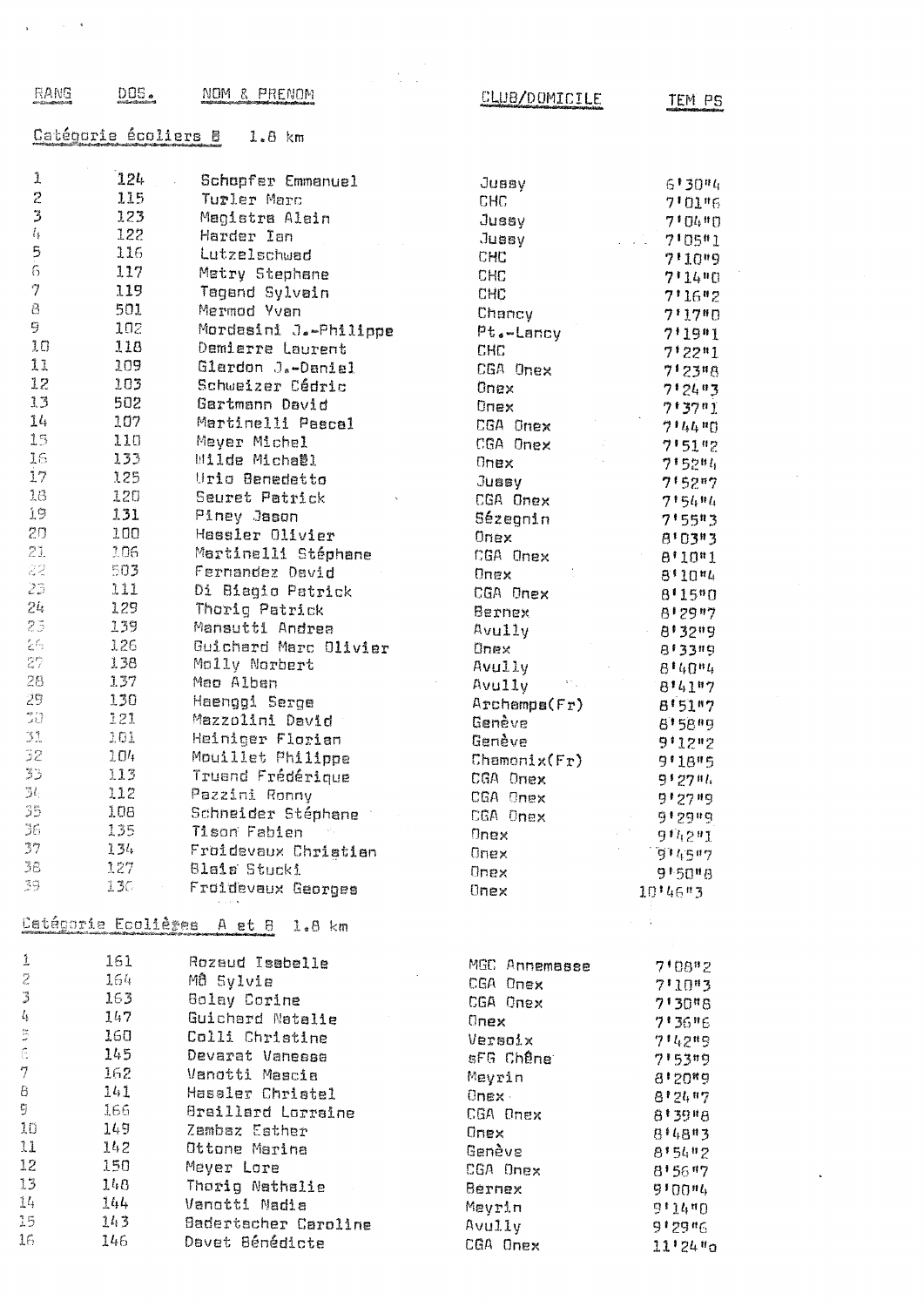| RANG     | DOS.                 | NOM & PRENOM          | CLUB/DOMICILE      | TEMPS   |
|----------|----------------------|-----------------------|--------------------|---------|
|          | Catégorie écoliers A | $lnB$ km              |                    |         |
| 1        | 180                  | Gertsch Marc          | <b>SFG Carouge</b> | 6!21"7  |
| 2        | 187                  | Magnenat Gabriel      | CGA Onex           | 6!24!9  |
| 3        | 194                  | Payot J.-Luc          | Meyrin             | 6!25"9  |
| 4        | 190                  | Munoz Richard         | <b>CHC</b>         | 6!28"5  |
| 5        | 185                  | Colombo Alexandre     | $Gd$ .-Lancy       | 6'32"2  |
| 6        | 191                  | Petignat Pascal       | CHC                | 6!34!5  |
| 7        | 192                  | Pagand Nicolas        | MJC Anemasse       | 614017  |
| B        | 184                  | Girard Olivier        | CGA Dnex           | 6141#6  |
| 9        | 183                  | Führer J.-Marc        | CGA Onex           | 614714  |
| 10       | 181                  | Bailly Olivier        | SFG Carouge        | 6!59"0  |
| 11       | 199                  | Ametutz Pierre        | CGA Onex           | 6!59"2  |
| 12       | 200                  | Moro Alessio          | Avully             | 6'59"5  |
| 13       | 186                  | Narbona Xavier        | CHC                | 7107"2  |
| 14       | 504                  | Redha Saentouh        | Annemasse          | 712415  |
| 15       | 195                  | Devarat Stéphane      | SFG CHÊne          | 712910  |
| 16       | 168                  | Tomasini Fabrice      | CGA Dnex           | 7!36"1  |
| 17       | 197                  | Guaresi Tony          | Onex               | 7137.0  |
| 1B       | 201                  | Khaled Benatia        | Annemasse          | 7139#5  |
| 19       | 196                  | Zambaz Stéphane       | Onex               | 714013  |
| 20       | 198                  | Sacconi Gino          | Onex               | 7142#3  |
| 21       | 182                  | Antonioli Nicolas     | SFG Carouge        | 714815  |
| 22       | 189                  | Davet Jérome          | CGA ONex           | 812415  |
| 23       | 193                  | Rizonghi Karim        | MJC Annemasse      | 10*27"2 |
|          | Catégorie Cadets 8   | 1.8 km                |                    |         |
| $1$ $ex$ | 227                  | Tabet Yassin          | Stade Genève       | 5144#2  |
| 1<br>EX  | 214                  | <b>Bucher Marc</b>    | Stade Genéve       | 514412  |
| 3        | 222                  | Benasser Amer         | France             | 5!56"0  |
| 4        | 211                  | Paratte Frédéric      | CGA Onex           | 6!17"1  |
| 5        | 216                  | Arcondo Julio         | France             | 6!19"0  |
| 6        | 221                  | Jordan Didier         | France             | 6!21"7  |
| 7        | 228                  | Rozand Didier         | Annemasse          | 6122#4  |
| 8        | 218                  | Couradin Didier       | France             | 613114  |
| 9        | 220                  | Arcondo Pascal        | France             | 6!31@6  |
| 10       | 224                  | Muller Serge          | SFG Chêne          | 613713  |
| 11       | 215                  | Lambellin Eric        | MJC Annemasse      | 6141#1  |
| 12       | 223                  | Bagdassarian Luc      | CGA Onex           | 615917  |
| 13       | 210                  | Antonioli J.-Marc     | SFG Carouge        | 7101#7  |
| 14       | 212                  | Von Dach Raymond-Marc | $Gd$ .-Lancy       | 7103"2  |
| 15       | 217                  | Saraoui Kaber         | France             | 7'18"6  |

 $\label{eq:3.1} \left\langle \left\langle \hat{f}_{\alpha} \right\rangle \right\rangle_{\alpha} = \left\langle \hat{f}_{\alpha} \right\rangle_{\alpha}$ 

 $\frac{1}{2} \frac{1}{2} \frac{1}{2} \frac{1}{2}$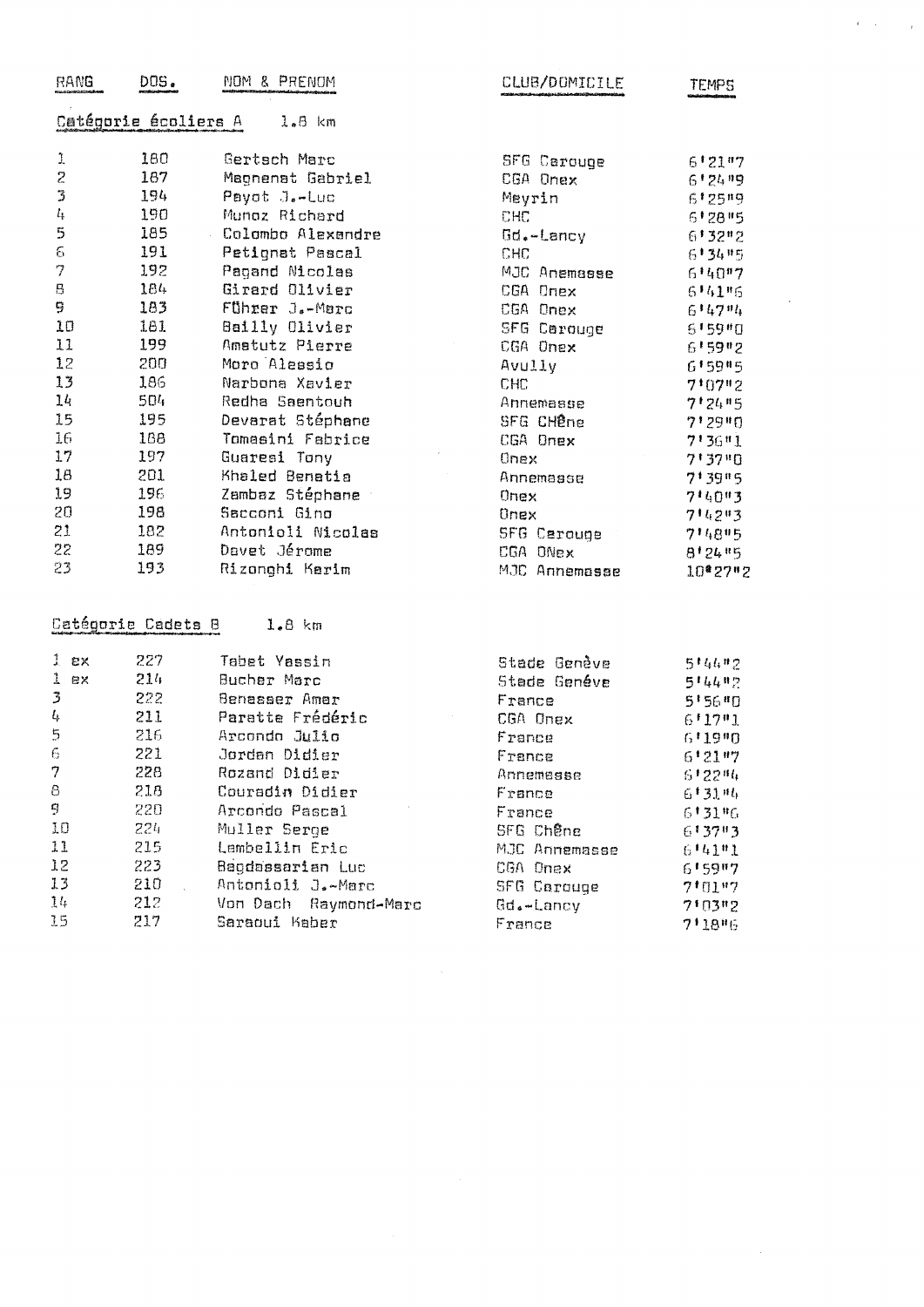| RANG                    | <u>DOS.</u>          | NOM & PRENOM                          | CLUB/DOMICILE  | <b>TEMPS</b> |                               |                |
|-------------------------|----------------------|---------------------------------------|----------------|--------------|-------------------------------|----------------|
|                         | Catégorie Cadettes 8 | $l_aB$ $km$                           |                |              | $\boldsymbol{\beta}$          | $\mathbf{g}$   |
| 1                       | 276                  | Theiler Béatrice                      | CGA Onex       | 6125#6       | ×                             |                |
| 2                       | 246                  | Schweizer Analck                      | Onex           | 6134#3       |                               | ×              |
| 3                       | 255                  | Thévenet Nadine                       | MJC Afinemasse | 6!58"1       |                               | X              |
| $_{4}$                  | 24B                  | <b>Oswald Irène</b>                   | CGA Onex       | 710614       |                               | X              |
| 5                       | 279                  | Maeder Geby                           | Stade Genève   | 711914       | x                             |                |
| 6                       | 241                  | Tracy Thompson                        | La Combe       | 712410       |                               | ×              |
| 7                       | 244                  | Colli Nathalie                        | Versoix        | 7!29"0       |                               | $\times$       |
| 8                       | 245                  | Heiniger Rahel                        | Genève         | 7134#1       |                               | x              |
| 9                       | 250                  | Rochat Nathalie                       | CGA Onex       | 7*46#5       |                               | $\mathbb{X}$   |
| 10                      | 270                  | <b>Baret Bertea</b>                   | La Combe       | 715113       | ×                             |                |
| 11                      | 274                  | Thompson Karen                        | La Combe       | 7152#4       | ×                             |                |
| 12                      | 243                  | Miller M.-Chantal                     | La Combe       | 810010       |                               | x              |
| 13                      | 253                  | Tagaud Bénédicte :                    | MJC Annemasse  | $8*05*0$     |                               | ×              |
| 14                      | 271                  | Jays Helen                            | La Combe       | 8'07''2      | x.                            |                |
| 15                      | 272                  | Cotton Laura                          | La Combe       | 8130#2       | X.                            |                |
| 16                      | 254                  | Losfeld Carole                        | MJC Annemasse  | 911313       |                               | ×              |
| 17                      | 247                  | Mesmil Annick                         | CGA Onex       | 913016       |                               | X              |
| 16                      | 242                  | Wosen Rodriguez                       | La Combe       | 9!39"2       |                               | $\mathbb{M}^+$ |
| 19                      | 240                  | Downer Elisabeth                      | La Combe       | 10'10"5      |                               | X.             |
|                         |                      | Catégories Cadets A et Juniors<br>3.6 |                |              | $\mathfrak{p}_{\mathfrak{p}}$ | J              |
| 1                       | 325                  | Hilfiker Daniel                       | Care Vevey     | 11'20''2     |                               | x              |
| $\overline{\mathbf{c}}$ | 295                  | Simond Eric                           | Care Vevey     | 11!391!3     | $\mathbb{X}$                  |                |
| $\overline{\mathbf{3}}$ | 311                  | Versluis Frank                        | Satus          | 1214113      | x                             |                |
| 1,                      | 312                  | Richard Franck                        | Thonon         | 12'28''      | x                             |                |
| 5                       | 297                  | Pittet Olivier                        | Stade Genève   | 12'42''3     | x                             |                |
| 6                       | 300                  | Doukari Ralf                          | France         | 14'01''B     | ×                             |                |
| 7                       | 309                  | Baillif Nicolas                       | SFG Chêne      | 14'14''3     | $\times$                      |                |
| $\overline{\mathrm{e}}$ | 305                  | Benia Akim                            | France         | 14'15''7     | ×                             |                |
| 9                       | 302                  | Hekadour Kacin                        | France         | 14'21''      | $\times$                      |                |
| 10                      | 310                  | Cerf Daniel                           | SFG Chêne      | 14133112     | ×                             |                |
| 11                      | 308                  | Badertscher Jean-Michel               | SFG Chêne      | 14133114     | ×                             |                |
| 12                      | 306                  | Aubois Michel                         | France         | 14 55 11     | X                             |                |
| 13                      | 304                  | Paillet Christophe                    | France         | 15!01!14     | x                             |                |
| 14                      | 299                  | Sarnieto                              | France         | 15'19'''8    | x                             |                |
| 15                      | 298                  | Rizoughi Nourredine                   | MJC Annemasse  | 15!36!!6     | ×                             |                |
| 16                      | 301                  | Dreier Eric                           | France         | 15145117     | ×                             |                |
| 17                      | 307                  | Schweri Jean-Marc                     | SFG Chêne      | 16'06''1     | x                             |                |
| 18                      | 303                  | Avelan Frank                          | France         | 17'07''18    | X                             |                |
|                         | 296                  | Torrino André                         | Bernex         | Disqualifié  |                               |                |
|                         |                      | ÷                                     |                |              |                               |                |

 $\label{eq:2} \hat{P}_{\rm eff} = \frac{1}{2} \sum_{i=1}^{N} \hat{P}_{\rm eff} \hat{P}_{\rm eff}$ 

 $\label{eq:2.1} \frac{1}{2} \int_{-\infty}^{\infty} \frac{1}{2} \, \mathrm{d} x \, \mathrm{d} x \, \mathrm{d} x \, \mathrm{d} x \, \mathrm{d} x \, \mathrm{d} x \, \mathrm{d} x \, \mathrm{d} x \, \mathrm{d} x \, \mathrm{d} x \, \mathrm{d} x \, \mathrm{d} x \, \mathrm{d} x \, \mathrm{d} x \, \mathrm{d} x \, \mathrm{d} x \, \mathrm{d} x \, \mathrm{d} x \, \mathrm{d} x \, \mathrm{d} x \, \mathrm{d} x \, \mathrm{d} x \, \mathrm{d} x \$ 

 $\frac{1}{\sqrt{2}}$ 

 $\label{eq:1} \frac{1}{\left|\mathbf{E}\right|_{\mathbf{E}}}\left(\mathbf{E}\right) = \frac{1}{\left|\mathbf{E}\right|_{\mathbf{E}}}\left(\mathbf{E}\right)$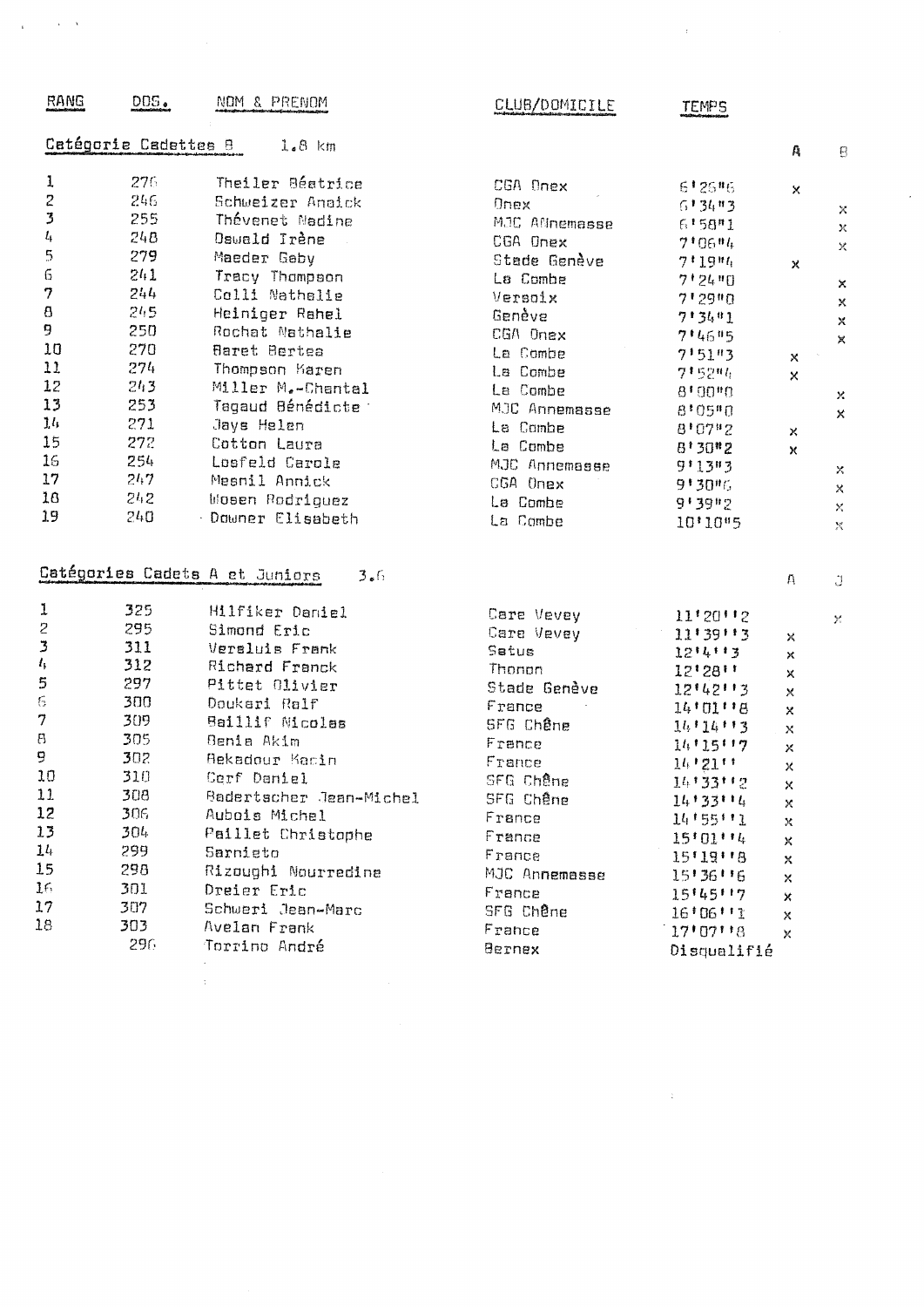| RANG               | $DDS_{\bullet}$ | NOM& PRENOM                              | CLUB/DOMICILE     | <b>TEMPS</b>    |                          |                               |
|--------------------|-----------------|------------------------------------------|-------------------|-----------------|--------------------------|-------------------------------|
|                    |                 | Catégorie Juniores et Séniores féminines | 3.6 km            |                 | أم                       | $\Xi$                         |
|                    |                 | Gubler Eliane                            | CA Genève         | 14 28 3         |                          | Х                             |
| 1                  | 348             | Slettenhaar Elize                        | CGA Onex          | 14158#4         | $\mathbb{X}$             |                               |
| Ž                  | 350             |                                          | Stade-GE          | 15'26"4         |                          | x                             |
| 3                  | 344             | Vifian Christiane                        | La Combe          | 15147#2         |                          | x                             |
| $l_{\ast}$         | 342             | Luphon Pamela                            |                   | 15'56"8         |                          | ×                             |
| 5                  | 351             | louis Monique                            | Perly<br>CGA Onex | 16'00''B        | ×                        |                               |
| 6                  | 353             | Vanotti Sandra                           | Onex              | 17!17"4         |                          | X                             |
| 7                  | 343             | Moor Tina                                |                   | 17'26"8         |                          |                               |
| $\mathbf 8$        | 347             | Tagaud Antoinette                        | MJC Annemasse     |                 |                          | ×                             |
| 9                  | 340             | Collin Agnès                             | Monnetier         | 17'32''0        |                          | ×                             |
| 10                 | 352             | Füssler Catherine                        | CGA Onex          | 18'51"5         | $\mathbb{R}^n$           |                               |
| 11                 | 341             | Fernandez Colette                        | <b>Unex</b>       | 18'54"3         |                          | $\mathcal{N}$                 |
| 12                 | 345             | Laine Monique                            | MJC Annemasse     | 19'05"5         |                          | $\mathbb{X}$                  |
|                    |                 | Catégorie Seniors et Vétérans 1 et II    | 9a0 km            |                 |                          | S VI VII                      |
|                    | 412             | Martin Sylvestre                         | Stade-GE          | 27157#4         | ×                        |                               |
| ı<br>2             | 371             | Zehfus Dominique                         | CGA Onex          | $28$ $101$ $16$ | $\mathbb{R}$             |                               |
|                    |                 | Farisa René                              | Vesenaz           | 28'25"3         | $\mathbb{X}$             |                               |
| 3                  | 602             |                                          | Chêne-Bourg       | 88'31"1         | ×                        |                               |
| $\mathbf{I}_{4}$   | 362             | Bowers 8ob                               | Stade-GE          | 28'43"6         | ×                        |                               |
| 5                  | 374             | Tiasot Marc                              | Genève            | 28152#3         | $\times$                 |                               |
| 6                  | 384             | Coex Philippe                            | Aix les Baine     | 29'01"9         | ×                        |                               |
| 7                  | 399             | "Boguey Camille                          |                   | 29:04"3         | X.                       |                               |
| $\pmb{\mathsf{B}}$ | 410             | Blanc Jacques                            | CGA Onex          | 29'28"0         |                          |                               |
| 9                  | 402             | Lerch Hanz                               | Pt-Lancy          |                 | . х                      |                               |
| 10                 | 462             | Blein Gilbert                            | CGA Onex          | 29142#2         | $\mathcal{L}^{\pm}$      | $\mathbf{\hat{x}}^{\text{r}}$ |
| 11                 | 375             | Gadella Sylvain                          | Stade-GE          | 30'12"2         | $\mathbb{X}$             |                               |
| 12                 | 600             | Laubscher André                          | Genève            | 30137#8         | $\times$                 |                               |
| 13                 | 390             | Lakhdari Jakcy                           | Paris             | 30'40"2         | x                        |                               |
| 14                 | 445             | De Jesus Antonio                         | Portugal          | 31'08"7         |                          | $\mathbb{X}$                  |
| $1\,$              | 453             | Martin Pierre                            | Genève            | 31'09"9         |                          | $\times$                      |
| 16                 | 373             | Weber Pierre                             | Stade=GE          | $31'11''7$ .    | $\times$                 |                               |
| 17                 | 360             | Bachmann Daniel                          | Onex              | 31 23 19        | ×                        |                               |
| 18                 | 400             | Decurlinge Philippe                      | Aix les Bains     | 31'31"2         | $\!\times\!$             |                               |
| 19                 | 468             | Helbling Johann                          | Veyrier-UGS       | 31'32"1         |                          | $\mathbbmss{K}$               |
| 20                 | 450             | Dallman David                            | St-Genis          | 31'36"3         |                          | ×                             |
| 21                 | 377             | Gurtner Alain                            | Stade=GE          | 31'57"7         | Х                        |                               |
| 22                 | 372             | Zosso Raymond                            | Bernex            | 31159#97        | ×                        |                               |
|                    | 395             | Rouge Robin                              | <b>CHP</b>        | 32'04"0         | $\mathcal{H}_\mathrm{c}$ |                               |
| 23                 | $-472$          | Fracheboud André                         | Onex GCA          | 32'09"3         |                          | Х                             |
| 24                 | 429             | Riesen André-Michel                      | Vermaix           | 3213318         |                          | $\sim 10^{-1}$                |
| 25                 |                 |                                          | France            | 32138#1         | $\times$                 |                               |
| 26                 | 391             | Dalboy Pierre                            | Sezegnin          | 32143#6         |                          | $\times$                      |
| 27                 | 451             | Pinay Crispin                            | MJC Annemasse     | 3215219         | ×                        |                               |
| 28                 | 378             | Naville Jean-Paul                        |                   | 32156#9         | $\mathbbm{K}$            |                               |
| 29                 | 363             | Bucher Roger                             | Nyan              | 33'00"B         |                          |                               |
| 30                 | 426             | Menoud Alain                             | Pt-Lancy          |                 |                          | ×                             |
| 31                 | 365             | Contin Denis                             | CGA Onex          | 33105#8         | $\times$                 |                               |
| 32                 | 603             | Imhof Béat                               | Genève            | 33'06"6         | $\mathbb{X}$             |                               |
| 33                 | 383             | Santomaso Yvo                            | Genève            | 33'06"9         | $\mathbb{X}$             |                               |
| 34                 | 439             | Juvin Claude                             | Satigny           | 33'26"1         |                          | X                             |
| 35                 | 431             | Vodoz Gérald                             | Chêne=Bourg       | 33148#7         |                          | Х                             |
|                    |                 |                                          |                   |                 |                          |                               |
|                    |                 |                                          |                   |                 |                          |                               |
|                    |                 |                                          |                   |                 |                          |                               |
|                    |                 |                                          |                   |                 |                          |                               |
|                    |                 |                                          |                   |                 |                          |                               |
|                    |                 |                                          |                   |                 |                          |                               |

 $\frac{1}{2}$ 

 $\frac{1}{\sqrt{2}}\sum_{i=1}^{n-1}\frac{1}{\sqrt{2}}\sum_{i=1}^{n-1}\frac{1}{\sqrt{2}}\sum_{i=1}^{n-1}\frac{1}{\sqrt{2}}\sum_{i=1}^{n-1}\frac{1}{\sqrt{2}}\sum_{i=1}^{n-1}\frac{1}{\sqrt{2}}\sum_{i=1}^{n-1}\frac{1}{\sqrt{2}}\sum_{i=1}^{n-1}\frac{1}{\sqrt{2}}\sum_{i=1}^{n-1}\frac{1}{\sqrt{2}}\sum_{i=1}^{n-1}\frac{1}{\sqrt{2}}\sum_{i=1}^{n-1}\frac{1}{\sqrt{2}}$ 

 $\mathcal{A}^{\mathcal{A}}$ 

 $\omega$ 

 $\mathcal{L}_{\mathcal{A}}$ 

 $\tilde{\mathbf{x}}$  $\ell = 1$  $\mathcal{A}$ 

 $\mathcal{L}_{\mathcal{L}}$ 

 $\frac{1}{2}$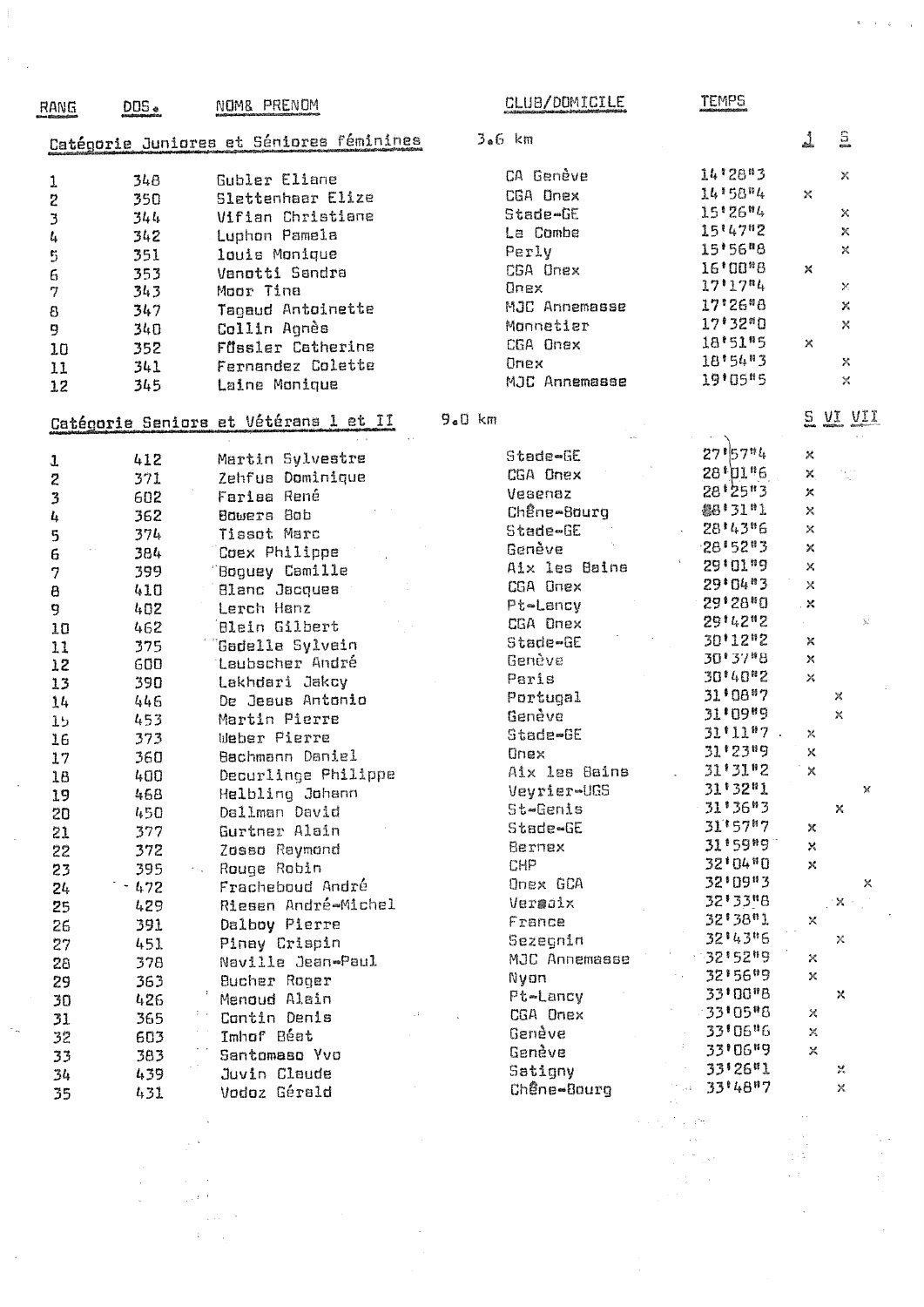| <b>RANG</b> | DOS _       | NOM & PRENOM                  | CLUB/DOMICILE | <b>TEMPS</b>                        | 5             | VÏ                       | VII                          |
|-------------|-------------|-------------------------------|---------------|-------------------------------------|---------------|--------------------------|------------------------------|
| 36          | 471         | Widmer Albert                 | Pt.-Lancy     | 33154"0                             |               |                          | $\mathcal{G}^{\ast}_{k}$     |
| 37          | 392         | Foulon Philippe               | France        | 34 103 16                           | ×             |                          |                              |
| 38          | 404         | Marques Manuel                | Portugal      | 34 10 5                             | $\times$      |                          |                              |
| 39          | 381         | De Moeiloose Philippe         | Genève        | 34 26 17                            | $\times$      |                          |                              |
| $l_1$ O     | 452         | Wuillemin Roland              | Perly-Certoux | $34$ <sup>1</sup> 17 <sup>n</sup> 3 |               | $\times$                 |                              |
| 41          | 488         | Manoel Joaé                   | Lignon        | 34 18 2                             |               |                          |                              |
| 42          | 419         | Conti René                    | Genève        | 34128"0                             |               | $\times$                 | $\widetilde{\chi}^+_{\rm N}$ |
| 43          | 455         | Borgonion Noël                | Stade Genève  | 34 57 15                            |               | $\times$                 |                              |
| $l_1 l_1$   | 364         | Colin André                   | Monnetier     | 34146#2                             | ×             |                          |                              |
| $l_15$      | 397         | Rosset Alain                  | Aix les Bains | 34148"7                             | ×             |                          |                              |
| 46          | 406         | Marques Cotovio               | Portugal      | 3415016                             | $\asymp$      |                          |                              |
| 47          | 408         | Loosli Daniel                 | <b>Unex</b>   | 3415313                             | $\times$      |                          |                              |
| 48          | 460         | Ricou Françis                 | Grenoble      | 34155#4                             |               |                          |                              |
| 49          | 386         | Balmer Thomas                 | Zweituschinen | 35'05"3                             | X             |                          | Σ.                           |
| 50          | 405         | Marques Pedro                 | Portugal      | 35106#7                             | $\times$      |                          |                              |
| 51          | 443         | Guichard P.-André             | CGA Onex      | 35'08"2                             |               | $\mathbb{X}$             |                              |
| 52          | 379         | Yvonneau Bruno                | MJC Annemasse | 35'10"3                             | $\times$      |                          |                              |
| 53          | 411         | Perret-Gentil Eric            | Spiridon      | 35121#6                             | $\times$      |                          |                              |
| 54          | 428         | Poltera Elmer                 | Genève        | 35'25"0                             |               |                          |                              |
| 55          | 417         | Bianco J.-Pierra              | Lignan        | 35133#4                             |               | X<br>x                   |                              |
| 56          | 436         | Dupraz Gernard                | Vesenaz       | 35135#8                             |               | $\mathbb{X}$             |                              |
| 57          | 363         | Bucher Roger                  | Nyon          | 3513716                             | $\mathbb{X}$  |                          |                              |
| 59          | 474         | Oswald Henri                  | Onex          | 35137#8                             |               |                          | 対                            |
| 59          | 394         | Anthonioz Yves                | Ambilly       | 3513816                             | $\times$      |                          |                              |
| 60          | 393         | Tozzo Eric                    | Ambilly       | 35159#9                             | $\times$      |                          |                              |
| 61          | <b>537</b>  | Vanotti Lino                  | Meyrin        | $36^{+}01^{+}3$                     |               | $\mathbb{X}$             |                              |
| 52          | 385         | Moor J.-Claude                | Bernex        | 36 * 06 * 0                         | $\mathbb{X}$  |                          |                              |
| فمد لارة    | 486         | Siedler Urs                   | Thonon        | 36107#4                             |               |                          | 堤                            |
| 64          | 382         | Waurin Thierry                | Genève        | 36!1016                             | $\mathbf{x}$  |                          |                              |
| 65          | 487         | Bourgeois André               | Thono n       | 36'18"9                             |               |                          | 95                           |
| 66          | 432         | Mouillet J.-Paul              | Chamonix      | 3612314                             |               | $\mathcal{P}_\mathrm{c}$ |                              |
| 67          | 427         | Pilloud André                 | Genève        | 36131#3                             |               | X                        |                              |
| 68          | 457         | Perret Philippe               | Coppet        | 36134#2                             |               |                          | N.                           |
| 69          | 447         | Marques Antonio               | Portugal      | 3613416                             |               | $\mathbb{X}^{\ast}$      |                              |
| 70          | 414         | Schneiter Daniel              | Gd.-Lancy     | 36139#1                             | $\times$      |                          |                              |
| 71          | 459         | Zermiani Georges              | Genève        | 3614413                             | X             |                          |                              |
| 72          | 461         | Bielser Michel                | Onex          | 36146#2                             |               |                          | ţ£.                          |
| 73          | 413         | Sottez Fernand                | SFG CHÊne     | 36148#1                             | $\mathcal{R}$ |                          |                              |
| 71.         | 380         | Martin-Achard 6.              | Carouge       | 37111#9                             | $\mathbb X$   |                          |                              |
| 75          | 481         | Hagelstam Jarl                | CGA Onex      | 3712517                             |               |                          | $\mathcal{H}_\mathrm{c}$     |
| 76          | 388         | Rodriguez Alphonso            | Genève        | 37136"6                             | ×             |                          |                              |
| 77          | 367         | Menu Joseph                   | Configmon     | 37144#9                             | ×             |                          |                              |
| 78          | 433         | Grenier Michel                | MJC Annemasse | 38'01"0                             |               | ×                        |                              |
| 79          | 438         | Jequier André                 | Meyrin        | 38102#2                             |               | x                        |                              |
| go          | 415         | Amiguet Marcel                | Gd.-Lancy     | 38103"6                             |               | ×                        |                              |
| 31          | 422         | Jimenez José                  | Genève        | 38104#2                             |               | ×                        |                              |
| 82<br>83    | 430         | Seydoux Gérard                | Genève        | 38106"4                             |               | X                        |                              |
| 84          | 435         | Perise Joseph-L.              | Meyrin        | 38'08"7                             |               | $\times$                 |                              |
|             | 403         | Strasser H.-Rudolf            | Genève        | 38'10"2                             | Х             |                          |                              |
| 85<br>ÕΘ    | 1,58<br>409 | Gilbert Christian             | Spiridon      | 38113#5                             |               | $\mathbb{X}$             |                              |
| 67          | 370         | DE Batista J.-Claude          | Dardagny      | 38114#9                             | ×             |                          |                              |
| gе.         | 475         | Soppa Daniel                  | Veyrier       | 3814814                             | x             |                          |                              |
| 99          | 489         | Schuwey Charly<br>Pal Mathias | Bellevue      | 39 * 05 * 8                         |               |                          | Þ.                           |
| 90          | 485         | Rerla Emilio                  | Genève        | 40'06"9                             |               |                          | $\searrow$                   |
|             |             |                               | Onex          | 40'16"7                             |               |                          | ×                            |

 $\mathbf{r} = \mathbf{r}^{\top} \left( \mathbf{r} - \mathbf{r} \right)$ 

 $\frac{1}{2}$  ,  $\frac{1}{2}$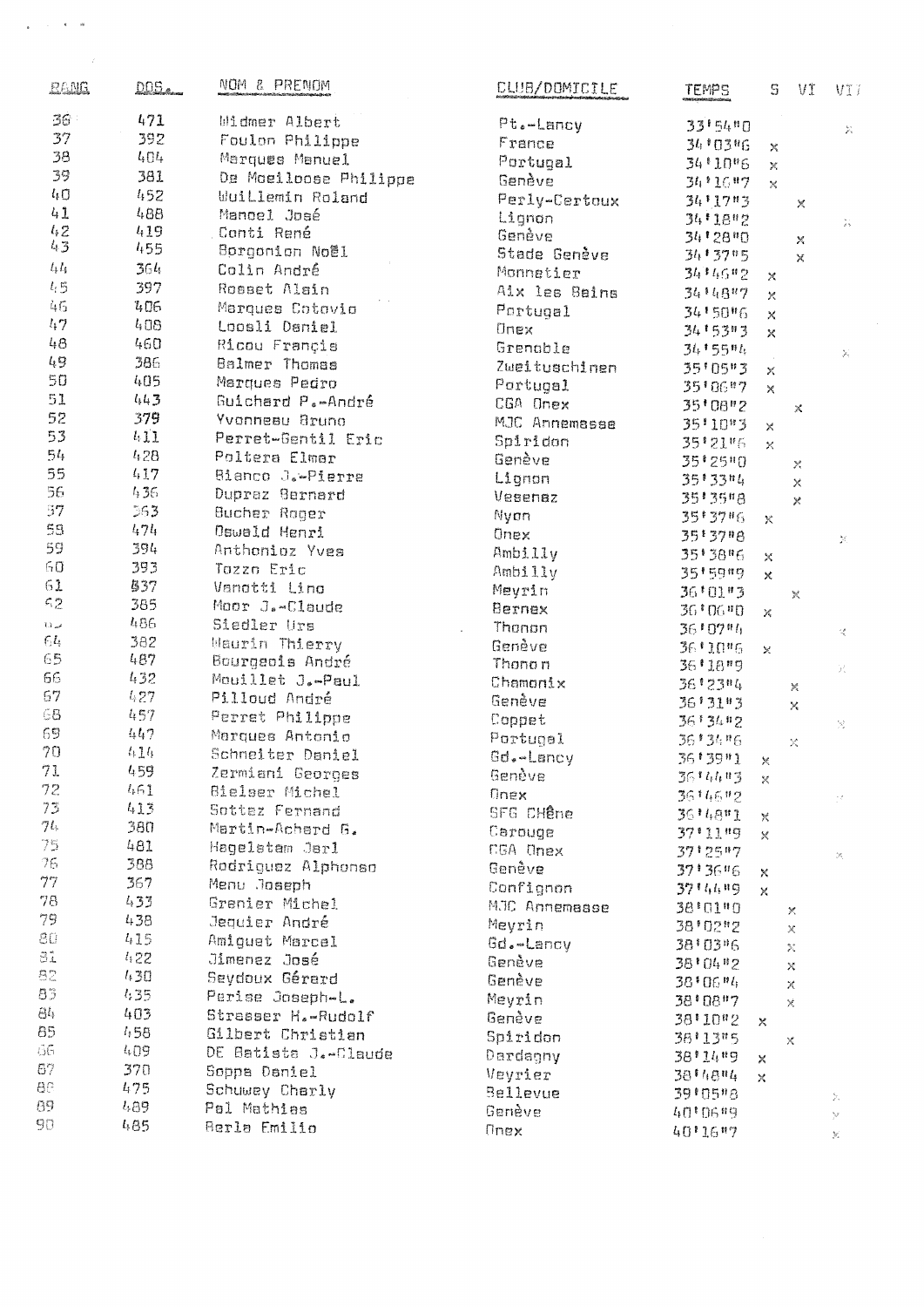| 91              | 464  | Burkie Henri        | Plan les Ouates | $40*28*2$   |              | ×            |
|-----------------|------|---------------------|-----------------|-------------|--------------|--------------|
| 92              | 434  | Losfeld Michel      | MJC ANNEmasse   | 40'32"5     | $\mathbb{X}$ |              |
| 93              | 490  | Magnenat Raymond    | Genève          | 4014779     |              | Χ            |
| $9I_1$          | 601  | Guerreiro Felisbero | Meyrin          | 40.52 1     | $\mathbf x$  |              |
| 95              | 423  | Le Coultre Georges  | Nyan            | 40158#3     | ×            |              |
| 96.             | 466. | Garstang Jack       | Calagny         | 41'23"5     |              | ×            |
| 97              | 456  | Paul J.-Louis       | Genève          | 41'38"1     | x            |              |
| 98              | 361  | Bornand Jean        | Pt.-Lancy       | 41'43"4 x   |              |              |
| 99              | 454  | Foray Bernard       | Genève          | 4213412     | ×            |              |
| 100             | 440  | Zinguinian Aratsh   | Le Vaud         | 42148#3     | x            |              |
| 101             | 416  | Bard André          | Meyrin          | 43106#7     | $\times$     |              |
| 102             | 442  | Davet Alain         | CGA Onex        | 4313313     | ×.           |              |
| 103             | 467  | Gigandet Claude     | Onex            | 4313315     | $\mathbf x$  |              |
| 104             | 476  | Ottone Mario        | Genève          | 4410771     |              | ×            |
| 105             | 473  | Le Dreau Pierre     | MJC Annemasse   | 46'01"5     |              | ×            |
| 10 <sub>0</sub> | 421  | Fuhrer J.-Daniel    | Onex            | 46 * 45 * 2 | $\times$     |              |
| 107             | 4B4  | Baud Fernand        | Genève          | 49158"6     |              | ×            |
| 108             | 465  | Corazza Gaston      | Genève          | 53127#9     |              | $\mathbb{X}$ |
|                 |      |                     |                 |             |              |              |

 $\label{eq:2.1} \frac{1}{\sqrt{2}}\int_{0}^{\infty}\frac{1}{\sqrt{2\pi}}\left(\frac{1}{\sqrt{2\pi}}\right)^{2\alpha} \frac{1}{\sqrt{2\pi}}\int_{0}^{\infty}\frac{1}{\sqrt{2\pi}}\left(\frac{1}{\sqrt{2\pi}}\right)^{\alpha} \frac{1}{\sqrt{2\pi}}\frac{1}{\sqrt{2\pi}}\int_{0}^{\infty}\frac{1}{\sqrt{2\pi}}\frac{1}{\sqrt{2\pi}}\frac{1}{\sqrt{2\pi}}\frac{1}{\sqrt{2\pi}}\frac{1}{\sqrt{2\pi}}\frac{1}{\sqrt{2\pi}}$ 

 $\label{eq:2.1} \frac{1}{\left\| \left( \frac{1}{\sqrt{2}} \right)^2 \right\|} \leq \frac{1}{\sqrt{2}} \sum_{i=1}^{\infty} \frac{1}{\sqrt{2}} \left( \frac{1}{\sqrt{2}} \right)^2 \leq \frac{1}{\sqrt{2}} \sum_{i=1}^{\infty} \frac{1}{\sqrt{2}} \left( \frac{1}{\sqrt{2}} \right)^2 \leq \frac{1}{\sqrt{2}} \sum_{i=1}^{\infty} \frac{1}{\sqrt{2}} \left( \frac{1}{\sqrt{2}} \right)^2 \leq \frac{1}{\sqrt{2}} \sum_{i=1}^{\infty$ 

 $\mathbf{w} = \mathbf{r}^{\top} \left( \mathbf{r}^{\top} \right) \mathbf{r}^{\top} \left( \mathbf{r}^{\top} \right)$